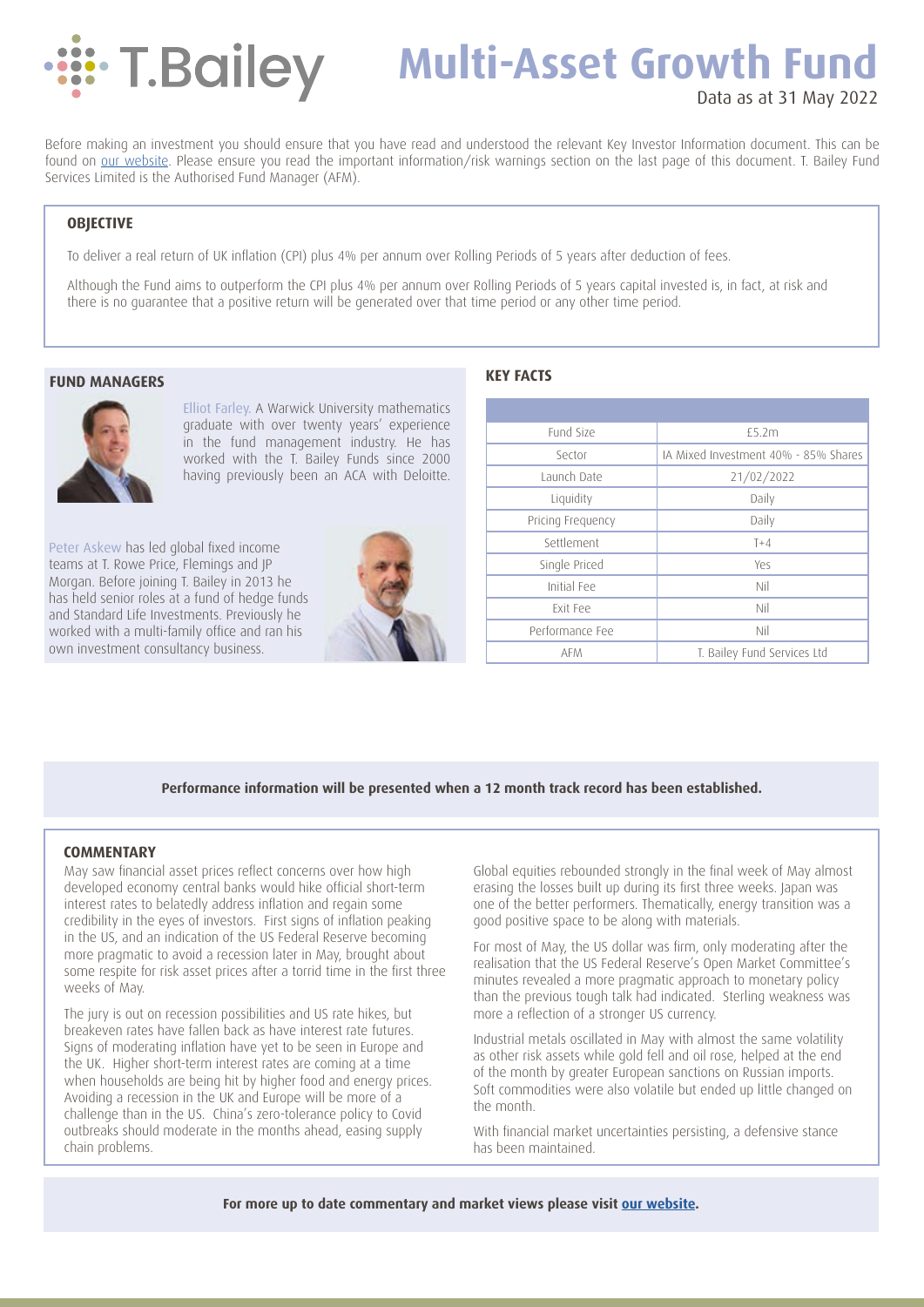

# **Multi-Asset Growth Fund** Data as at 31 May 2022

**TOP 10 HOLDINGS %** JPM Global Macro Opportunities 4.6 Polar Capital UK Value Opportunities 4.6 WisdomTree Agricultural 4.4 WisdomTree Enhanced Commodity 4.3 Polar Capital Global Insurance 4.2 ETFS Copper 4.2 Schroder ISF Global Sustainabe Food and Water 4.1 TM Tellworth UK Select 3.9 Premier Miton European Sustainable Leaders 3.9 JPM Japan 3.8 Sub Total 41.9 Other 16 Holdings 43.4  $\mathsf{Cash}^*$  14.7 TOTAL 100.0 **ASSET ALLOCATION** Cash\* / Net Fund Income 14.7%

## **UNIT CLASS INFORMATION**

|       | Distribution<br>Frequency | Net Yield | <b>AMC</b> | <b>OCF</b> | Min<br>Investment | Subsequent<br>Investment | Regular<br>Savers | Sedol   | <b>ISIN</b>  |
|-------|---------------------------|-----------|------------|------------|-------------------|--------------------------|-------------------|---------|--------------|
| F Inc | Quarterly                 | $0.0\%$   | 0.45%      | 1.21%      | £5,000,000        | £500                     | N/A               | BPR9SS8 | GB00BPR9SS80 |
| F Acc | N/A                       | N/A       | 0.45%      | 1.21%      | £5,000,000        | £500                     | N/A               | BPR9SR7 | GB00BPR9SR73 |
| S Inc | Quarterly                 | $0.0\%$   | $0.60\%$   | 1.36%      | £1,000            | £500                     | Yes               | BPR9SV1 | GB00BPR9SV10 |
| S Acc | N/A                       | N/A       | 0.60%      | 1.36%      | £1,000            | £500                     | Yes               | BPR9ST9 | GB00BPR9ST97 |

|  | ASSEL ALLOCATION          |         |
|--|---------------------------|---------|
|  | UK Equities               | $9.3\%$ |
|  | US Equities               | 3.9%    |
|  | Europe (ex. UK)           | 7.4%    |
|  | Japan                     | 6.9%    |
|  | Pacific Basin (ex. Japan) | 3.6%    |
|  | Global Thematic           | 23.9%   |
|  | Diversifiers              | 16.5%   |
|  | Absolute Return           | 11.4%   |
|  | Debt                      | $2.5\%$ |

\*Includes net exposure of forward foreign exchange contracts.